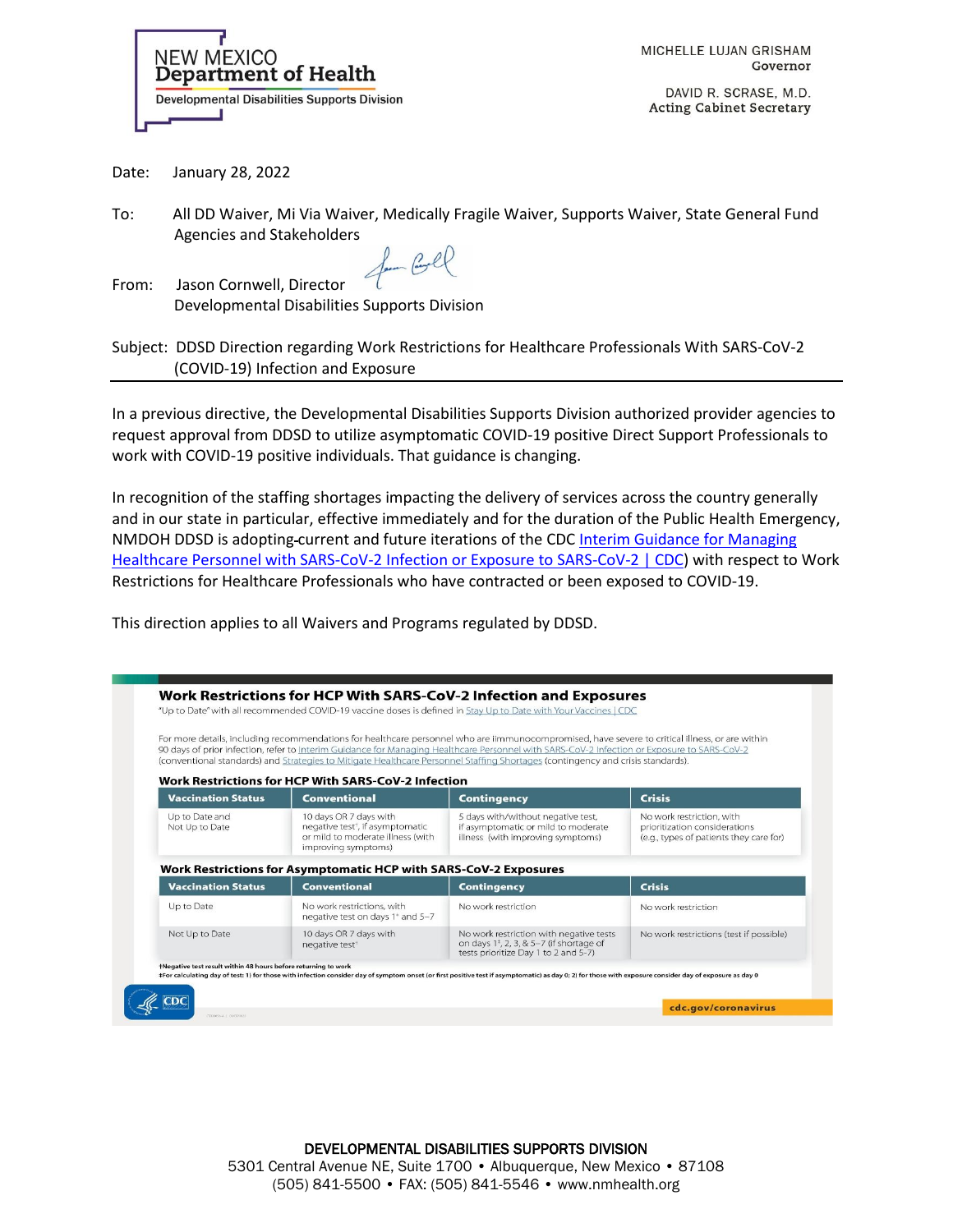If an Agency Executive Director or Employer of Record determines that they are experiencing staffing shortages, they may utilize Direct Support Professionals or Staff who have been infected or exposed to COVID-19 as defined by the CDC chart above. Authorization to utilize staff in a response to staffing shortages does not require prior approval from DDSD.

In the event provider agencies or employers of record utilize contingency or crisis strategies, agencies and employers of record must:

- o Make the best decision possible to minimize risk for the individuals in service and the staff member; for example the individual's medical acuity and level of support need should be factored into decision making
- $\circ$  Notify all interdisciplinary team members including the guardian

All GER reporting requirements for COVID-19 infections amongst individuals in services remain in effect.

Reminder: Agencies that are faced with the possibility of "combining homes" (meaning exceeding current ratios established by the Waiver Standards) due to Staffing shortages, must do the following:

- o Contact your respective Regional Office Director to seek approval prior to the moves.
- o Notify all interdisciplinary team members.
- o Assure that all Direct Support Professionals Individual Specific Trainings (IST) are completed.

Please contact the Bureau of Behavioral Support (BBS) Crisis line (505-250-4292) for after-hours business support when relocating individuals with behavior support needs.

To be clear, the decision to move from "Conventional to Contingency" strategies, and from "Contingency to Crisis" strategies in the management of Healthcare Personnel is made by agency executive leadership or the employer of record. Agency Executive Leadership and the Employer of Record must consider the Center of Disease Control's [Strategies to Mitigate Healthcare Personnel](https://www.cdc.gov/coronavirus/2019-ncov/hcp/mitigating-staff-shortages.html)  [Staffing Shortages | CDC](https://www.cdc.gov/coronavirus/2019-ncov/hcp/mitigating-staff-shortages.html) when contemplating these decisions.

Agencies or employers of record of utilizing "Conventional to Contingency to Crisis" staffing will not face contract management action from DDSD or DHI provided agencies and employers of record conform to the directives of this letter. Also, this letter of direction should be in no way be construed as a waiver of liability.

Excerpted from the CDC Guidance:

**"CDC's mitigation strategies offer a continuum of options for addressing staffing shortages.** Contingency, followed by crisis capacity strategies, augment conventional strategies, and are **meant to be considered and implemented sequentially** (i.e., implementing contingency strategies before crisis strategies). For example, if, despite efforts to mitigate, HCP staffing shortages occur, healthcare systems, facilities, and the appropriate state, local, territorial, and/or tribal health authorities might determine that certain HCP with suspected or confirmed SARS-CoV-2 infection should return to work before the full conventional [Return to Work Criteria](https://www.cdc.gov/coronavirus/2019-ncov/hcp/guidance-risk-assesment-hcp.html) have been met."